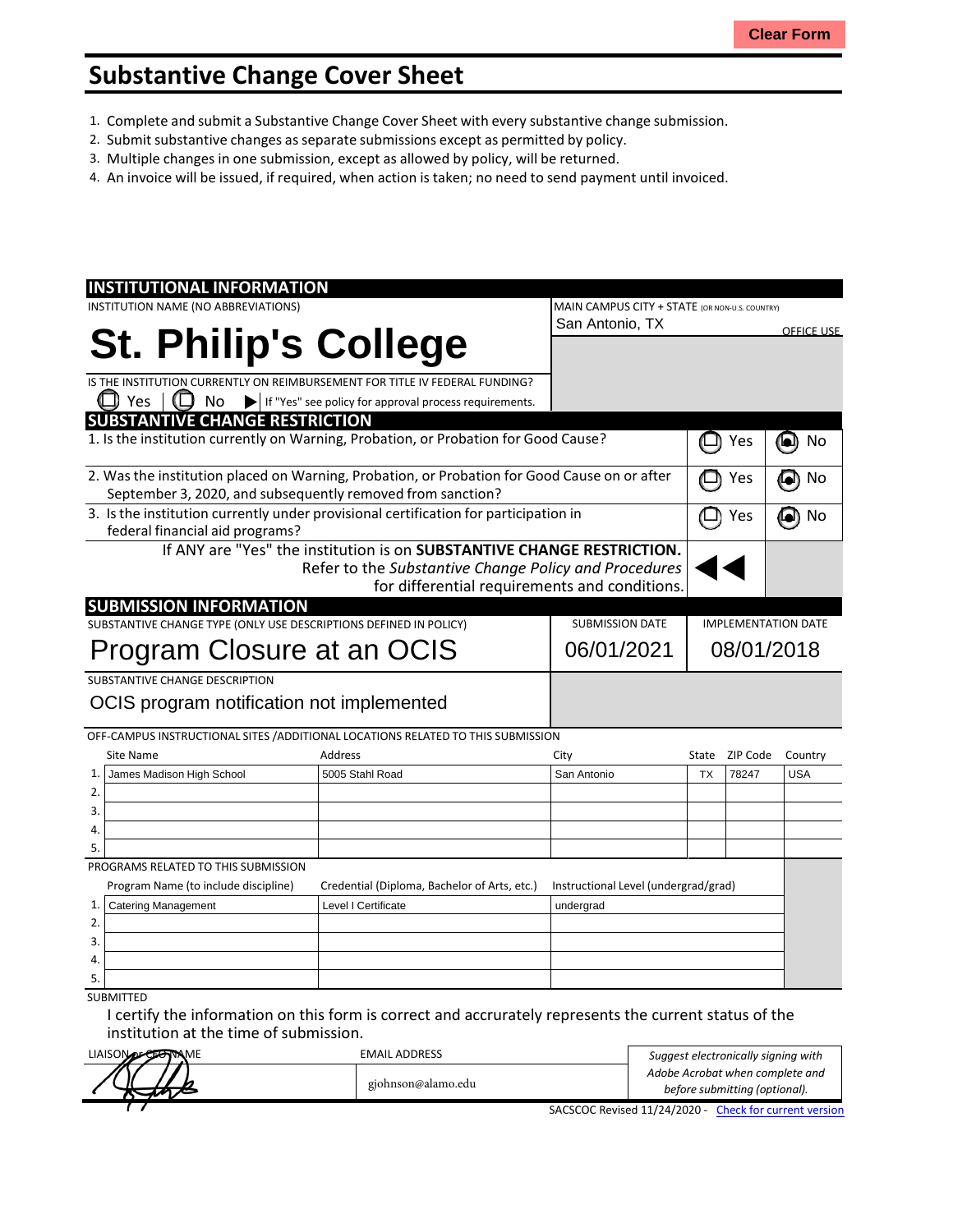

**Office of the President**

May 28, 2021

Dr. Belle Wheelan, President Southern Association of Colleges and Schools Commission on Colleges 1866 Southern Lane, Decatur, GA 30033

Dear Dr. Wheelan,

In keeping with the Southern Association of Colleges and Schools' Principles of Accreditation: Foundations for Quality Enhancement, St. Philip's College would like to notify you of a substantive change effective in fall 2018.

St. Philip's College anticipated offering dual credit courses in Catering Management Level I Certificate at James Madison High School in fall 2018; (Off-campus Instructional Site notification dated May 9, 2018, SACSCOC acceptance dated August 13, 2018). However, the program received little student interest and was not implemented at the high school campus.

St. Philip's College has attached a teach out plan for consideration and approval.

Please let me know if you have any additional questions or concerns regarding this matter.

Sincerely,

Randall Dawson

Randall Dawson Acting President

CC: George Johnson, Institutional Accreditation Liaison, St. Philip's College